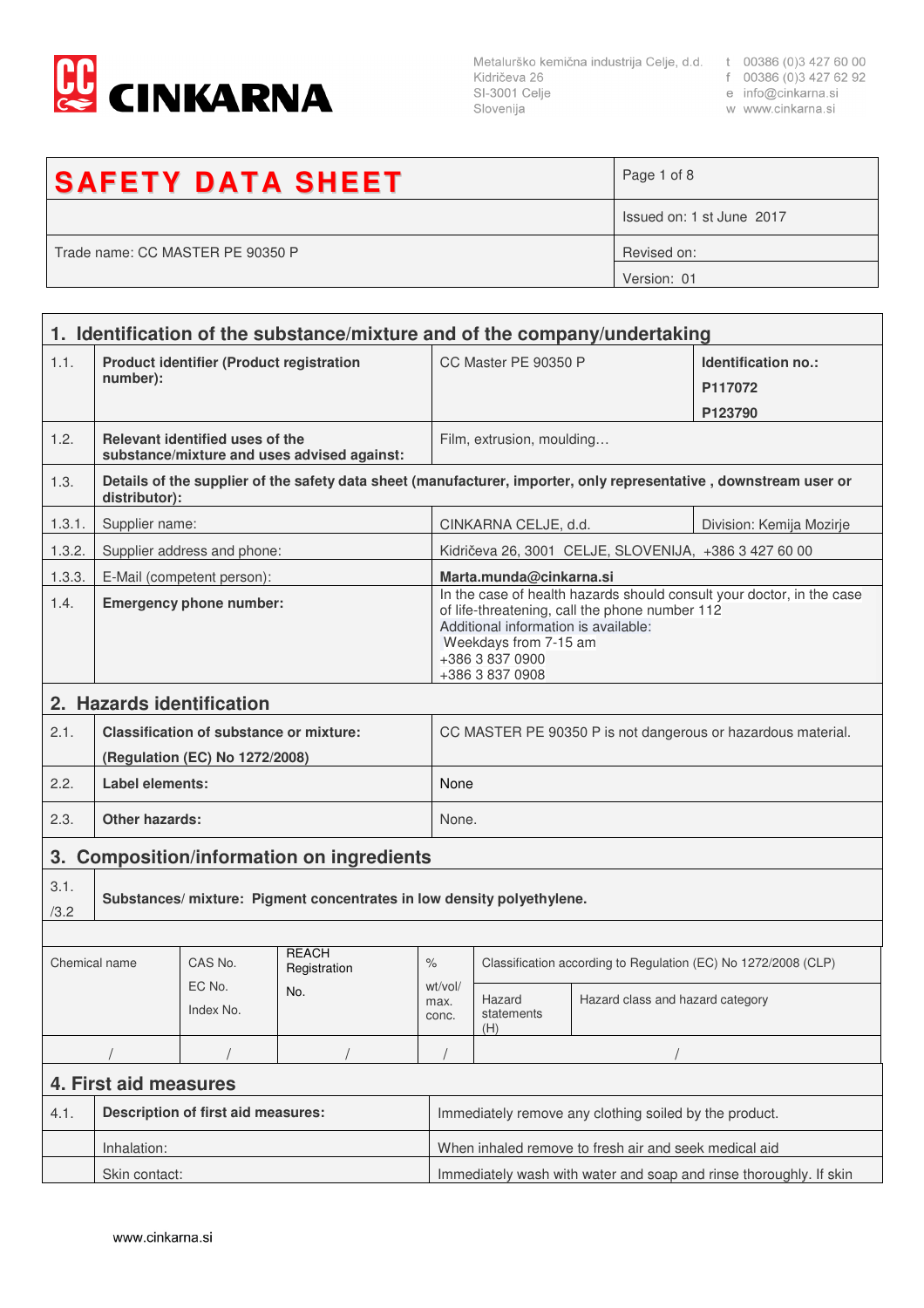Cinkarna Celje, SAFETY DATA SHEET **Page 2 of 8** Trade name: CC Master PE 90350 P

|        |                                                                                                | irritation continues, consult a doctor.                                                                                                 |
|--------|------------------------------------------------------------------------------------------------|-----------------------------------------------------------------------------------------------------------------------------------------|
|        | Eyes/mycosis contact:                                                                          | Rinse eyes under running water for several minutes. Keep the eyes<br>opened. If symptoms persist, seek medical advice.                  |
|        | Ingestion:                                                                                     | Rinse out the mouth and then drink plenty of water. If symptoms<br>persist, call for medical advice.                                    |
| 4.2    | Most important symptoms and effects, acute<br>and delayed:                                     | Not known.                                                                                                                              |
| 4.3.   | Indication of any immediate medical attention<br>and special treatment needed:                 | Toasted part of body cooling with cold water.                                                                                           |
|        | 5. Firefighting measures                                                                       |                                                                                                                                         |
| 5.1.   | <b>Extinguishing media</b>                                                                     |                                                                                                                                         |
|        | Appropriate media:                                                                             | $CO2$ , foam, water.                                                                                                                    |
|        | Inappropriate media:                                                                           | Strong water jet                                                                                                                        |
| 5.2.   | Specific hazards arising from the substance or<br>mixture:                                     | In case of fires, hazardous combustion gas is formed: CO and CO <sub>2</sub>                                                            |
| 5.3.   | <b>Advice for firefighters:</b>                                                                | Wear self-contained respiratory protective device. Wear fully                                                                           |
|        |                                                                                                | protective clothing.                                                                                                                    |
|        | 6. Accidental release measures                                                                 |                                                                                                                                         |
| 6.1.   | Personal precautions protective equipment and<br>emergency procedures                          | Usual precautions when handling the material.                                                                                           |
| 6.1.1. | For non-emergency persons:                                                                     | Prevent the transfer of material into surface water drainage system<br>and underground.                                                 |
| 6.1.2. | For emergency responders:                                                                      | No requirements.                                                                                                                        |
| 6.2.   | <b>Environmental precautions:</b>                                                              | Prevent the transfer of material into sewers and watercourses.                                                                          |
| 6.3.   | Methods and material for containment and<br>cleaning:                                          |                                                                                                                                         |
| 6.3.1. | Appropriate spillage retaining techniques (fencing,<br>covering drains, retaining procedures): | Collect spilled material in an appropriated container for disposal.<br>Deposit it based on regulation.                                  |
| 6.3.2. | Appropriate cleaning procedures                                                                |                                                                                                                                         |
|        | Neutralization techniques                                                                      | Not known.                                                                                                                              |
|        | Decontamination techniques                                                                     | Not known.                                                                                                                              |
|        | Absorbent materials                                                                            | Not known.                                                                                                                              |
|        | Cleaning techniques                                                                            | Use appropriate tools to put the spilled solid in an appropriate disposal<br>or recovery container. Reuse or recycle where possible.    |
|        | Sucking techniques                                                                             | Central vacuuming.                                                                                                                      |
|        | Required equipment for retaining /cleaning                                                     | Soil, sand, shovel.                                                                                                                     |
| 6.3.3. | Inappropriate cleaning or retaining techniques                                                 | Do not rinse with water.                                                                                                                |
| 6.4.   | Reference to other sections:                                                                   | For further disposal measures see chapter 13.                                                                                           |
|        | 7. Handling and storage                                                                        |                                                                                                                                         |
| 7.1.   | <b>Precautions for safe handling</b>                                                           |                                                                                                                                         |
| 7.1.1. | Recommendations shall be specified to:                                                         |                                                                                                                                         |
|        | Safe handing of substance or mixture:                                                          | Handle in contained and properly designed equipment system. Use<br>with adequate ventilation. Avoid ingestion and inhalation. Keep away |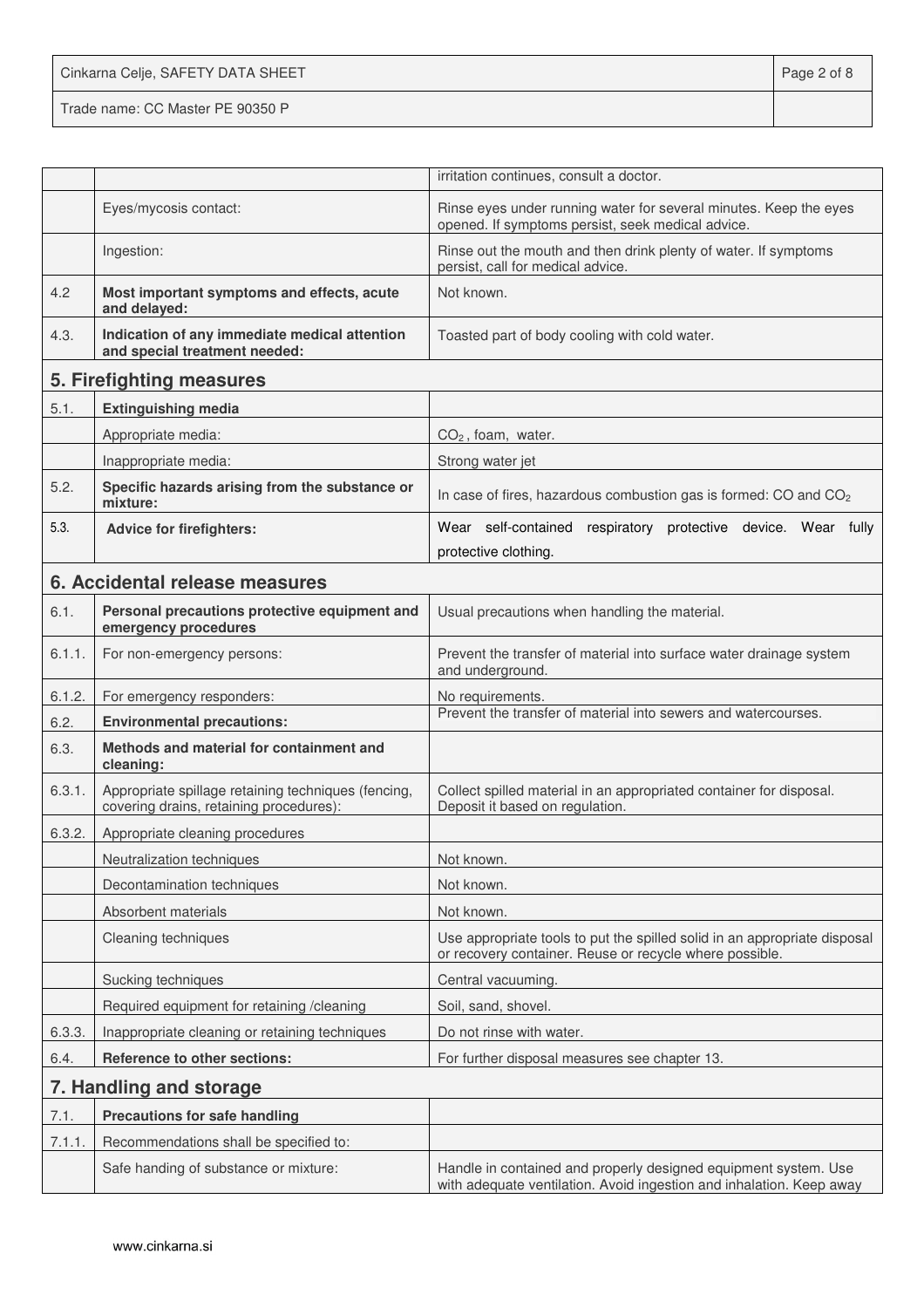Cinkarna Celje, SAFETY DATA SHEET **Page 3 of 8** 

Trade name: CC Master PE 90350 P

|        |                                                                                                                     | from uncontrolled heat and incompatible materials.                                                                                                                                               |
|--------|---------------------------------------------------------------------------------------------------------------------|--------------------------------------------------------------------------------------------------------------------------------------------------------------------------------------------------|
|        | Prevent handling of incompatible substances or<br>mixtures:                                                         | Lay attention to the warnings on the label.                                                                                                                                                      |
|        | Reduce the release of the substance or mixture to<br>the environment:                                               | Packaging should be tightly closed and upright to prevent leakage.                                                                                                                               |
| 7.1.2. | General working hygiene (prohibited eating,<br>drinking and smoking within working area; washing<br>hands $\dots$ ) | Immediately remove any clothing soiled by the product. Avoid contact<br>with skin and eyes. During processing and handling of the product,<br>don't eat and drink. Avoid inhalation of dust.     |
| 7.2.   | Conditions for safe storage, including any<br>incompatibilities                                                     |                                                                                                                                                                                                  |
|        | Management of risk associated with:                                                                                 | Ground all material handling and transfer equipment to dissipate built-<br>up of static electricity.                                                                                             |
|        | - explosive atmospheres:                                                                                            | Every effort should be made to prevent the accumulation of powders<br>or fine dusts around material handling systems. ZAccumulated<br>powders or fine dusts may form explosive air-dust mixture. |
|        | - corrosive substances:                                                                                             | Keep away from food, drink and the strong oxidizers.                                                                                                                                             |
|        | - incompatible substances or mixtures:                                                                              | The premises must be adequately ventilated.                                                                                                                                                      |
|        | - evaporation substances:                                                                                           | Keep from sources of ignition, heat and open flame.                                                                                                                                              |
|        | - potential ignition sources:                                                                                       | Precautions against electrostatic electricity, the use of grounded<br>equipment.                                                                                                                 |
|        | How to control the effects of                                                                                       |                                                                                                                                                                                                  |
|        | - weather conditions:                                                                                               | Store in a dry place.                                                                                                                                                                            |
|        | - ambient pressure:                                                                                                 | There are no requirements.                                                                                                                                                                       |
|        | - temperature:                                                                                                      | Do not store above 25 °C.                                                                                                                                                                        |
|        | - sunlight:                                                                                                         | Keep away from heat and direct sunlight.                                                                                                                                                         |
|        | - humidity:                                                                                                         | Store the product in dry and cold place. Keep away from heat, direct<br>sunlight and moisture. Keep in well-closed packaging.                                                                    |
|        | - vibrations:                                                                                                       | There are no requirements.                                                                                                                                                                       |
|        | Securing integrity of substance or mixture by use<br>of:                                                            |                                                                                                                                                                                                  |
|        | stabilisers:                                                                                                        | There are no requirements.                                                                                                                                                                       |
|        | - antioxidants:                                                                                                     | There are no requirements.                                                                                                                                                                       |
|        | Other advice including:                                                                                             |                                                                                                                                                                                                  |
|        | - ventilation requirements;                                                                                         | Facilities must be adequately ventilated.                                                                                                                                                        |
|        | - specific designs for storage rooms or vessels<br>(including retention walls and ventilation):                     | No special measures required.                                                                                                                                                                    |
|        | - quantity limitations regarding storage conditions:                                                                | No special measures required.                                                                                                                                                                    |
|        | - packaging compatibility:                                                                                          | No special measures required.                                                                                                                                                                    |
| 7.3.   | Specific end use(s):                                                                                                | Colouring of polyethylene products.                                                                                                                                                              |
|        | 8. Exposure control/ personal protection                                                                            |                                                                                                                                                                                                  |
| 8.1.   | <b>Control parameters</b>                                                                                           |                                                                                                                                                                                                  |
| 8.1.1. | Limit values (MV):                                                                                                  |                                                                                                                                                                                                  |
|        | <b>DNEL</b>                                                                                                         | Titanium dioxide: 10 mg/m <sup>3</sup>                                                                                                                                                           |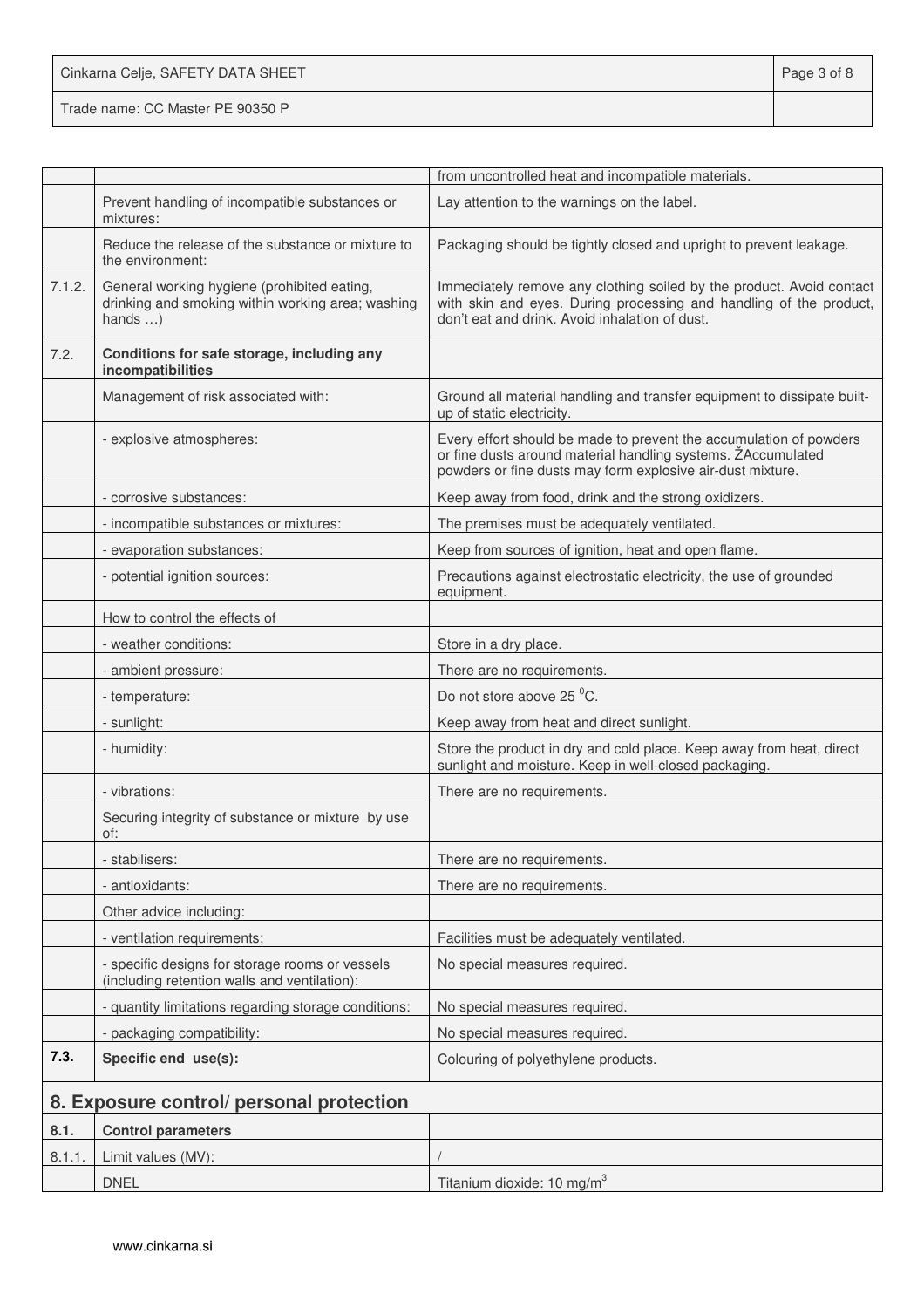Cinkarna Celje, SAFETY DATA SHEET **Page 4 of 8** 

Trade name: CC Master PE 90350 P

|        | <b>PNEC</b>                                               | Titanium dioxide:                                                                                                                                                                                                                                                                                                                                                                                                                                                                   |  |  |
|--------|-----------------------------------------------------------|-------------------------------------------------------------------------------------------------------------------------------------------------------------------------------------------------------------------------------------------------------------------------------------------------------------------------------------------------------------------------------------------------------------------------------------------------------------------------------------|--|--|
|        |                                                           | Freshwater: $> 0,127$ mg/l                                                                                                                                                                                                                                                                                                                                                                                                                                                          |  |  |
|        |                                                           | Freshwater deposits: > 1000 mg/kg                                                                                                                                                                                                                                                                                                                                                                                                                                                   |  |  |
|        |                                                           | Sea water: $> 0.62$ mg/l                                                                                                                                                                                                                                                                                                                                                                                                                                                            |  |  |
|        |                                                           | Sea water deposits: > 100 mg/kg                                                                                                                                                                                                                                                                                                                                                                                                                                                     |  |  |
|        |                                                           | Soil: > 100 mg/kg                                                                                                                                                                                                                                                                                                                                                                                                                                                                   |  |  |
|        |                                                           | Wastewater treatment plant: > 100 mg/kg                                                                                                                                                                                                                                                                                                                                                                                                                                             |  |  |
| 8.2.   | <b>Exposure control</b>                                   |                                                                                                                                                                                                                                                                                                                                                                                                                                                                                     |  |  |
| 8.2.1. | Appropriate engineering controls:                         | Ventilation on the work place.                                                                                                                                                                                                                                                                                                                                                                                                                                                      |  |  |
| 8.2.2. | Personal protective equipment:                            |                                                                                                                                                                                                                                                                                                                                                                                                                                                                                     |  |  |
|        | - respiratory protection:                                 | If engineering controls and ventilation are not sufficient to prevent<br>built-up of aerosols, vapours or dusts, appropriate NIOSH approved<br>air-purifying respirators or self-contained breathing apparatus<br>appropriate for exposure potential should be used. Air-supplied<br>breathing apparatus must be used when oxygen concentrations are<br>low or if airborne concentrations exceed the limits of the air-purifyng<br>respirators. Dust musk, SIST EN 140:1999/AC:2000 |  |  |
|        | - skin protection:                                        | Protective clothing, SIST EN ISO 13688:2013                                                                                                                                                                                                                                                                                                                                                                                                                                         |  |  |
|        | - hand protection:                                        | Wear thermal insulating gloves whenever molten material is present.<br>SIST EN 374-3:2003/AC:2006                                                                                                                                                                                                                                                                                                                                                                                   |  |  |
|        | - eye/face protection:                                    | Safety goggles, SIST EN 166:2002                                                                                                                                                                                                                                                                                                                                                                                                                                                    |  |  |
|        | - heat radiation protection:                              | Gloves, SIST EN 407:2004                                                                                                                                                                                                                                                                                                                                                                                                                                                            |  |  |
|        | Other:                                                    | Before eating, drinking, or smoking, wash face and hands thoroughly<br>with soap and water.                                                                                                                                                                                                                                                                                                                                                                                         |  |  |
| 8.2.3. | Environment exposure control:                             | Do not allow product to reach ground water, water bodies or sewage<br>system.                                                                                                                                                                                                                                                                                                                                                                                                       |  |  |
|        | 9. Physical and chemical properties                       |                                                                                                                                                                                                                                                                                                                                                                                                                                                                                     |  |  |
| 9.1.   | Information on basic physical and chemical<br>properties: |                                                                                                                                                                                                                                                                                                                                                                                                                                                                                     |  |  |
|        | - appearance                                              | Solid, pellets                                                                                                                                                                                                                                                                                                                                                                                                                                                                      |  |  |
|        | - color                                                   | White                                                                                                                                                                                                                                                                                                                                                                                                                                                                               |  |  |
|        | - odor:                                                   | Odorles                                                                                                                                                                                                                                                                                                                                                                                                                                                                             |  |  |
|        | Upper/lower flammability or explosive limit:              | N.a.                                                                                                                                                                                                                                                                                                                                                                                                                                                                                |  |  |
|        | Relative density:                                         | 1,70 – 1,80 g/m <sup>3</sup> at 20 <sup>o</sup> C                                                                                                                                                                                                                                                                                                                                                                                                                                   |  |  |
|        | Solubility:                                               | Insoluble in water                                                                                                                                                                                                                                                                                                                                                                                                                                                                  |  |  |
| 9.2.   | Other information:                                        | N.a.                                                                                                                                                                                                                                                                                                                                                                                                                                                                                |  |  |
|        | 10. Stability and reactivity                              |                                                                                                                                                                                                                                                                                                                                                                                                                                                                                     |  |  |
| 10.1.  | <b>Reactivity:</b>                                        | Stable and not reactive.                                                                                                                                                                                                                                                                                                                                                                                                                                                            |  |  |
| 10.2.  | <b>Chemical stability:</b>                                | Under normal conditions the products is stable.                                                                                                                                                                                                                                                                                                                                                                                                                                     |  |  |
| 10.3.  | <b>Possible hazardous reactions:</b>                      | This product is stable under normal use conditions for shock,                                                                                                                                                                                                                                                                                                                                                                                                                       |  |  |
|        |                                                           | vibration, pressure or temperature.                                                                                                                                                                                                                                                                                                                                                                                                                                                 |  |  |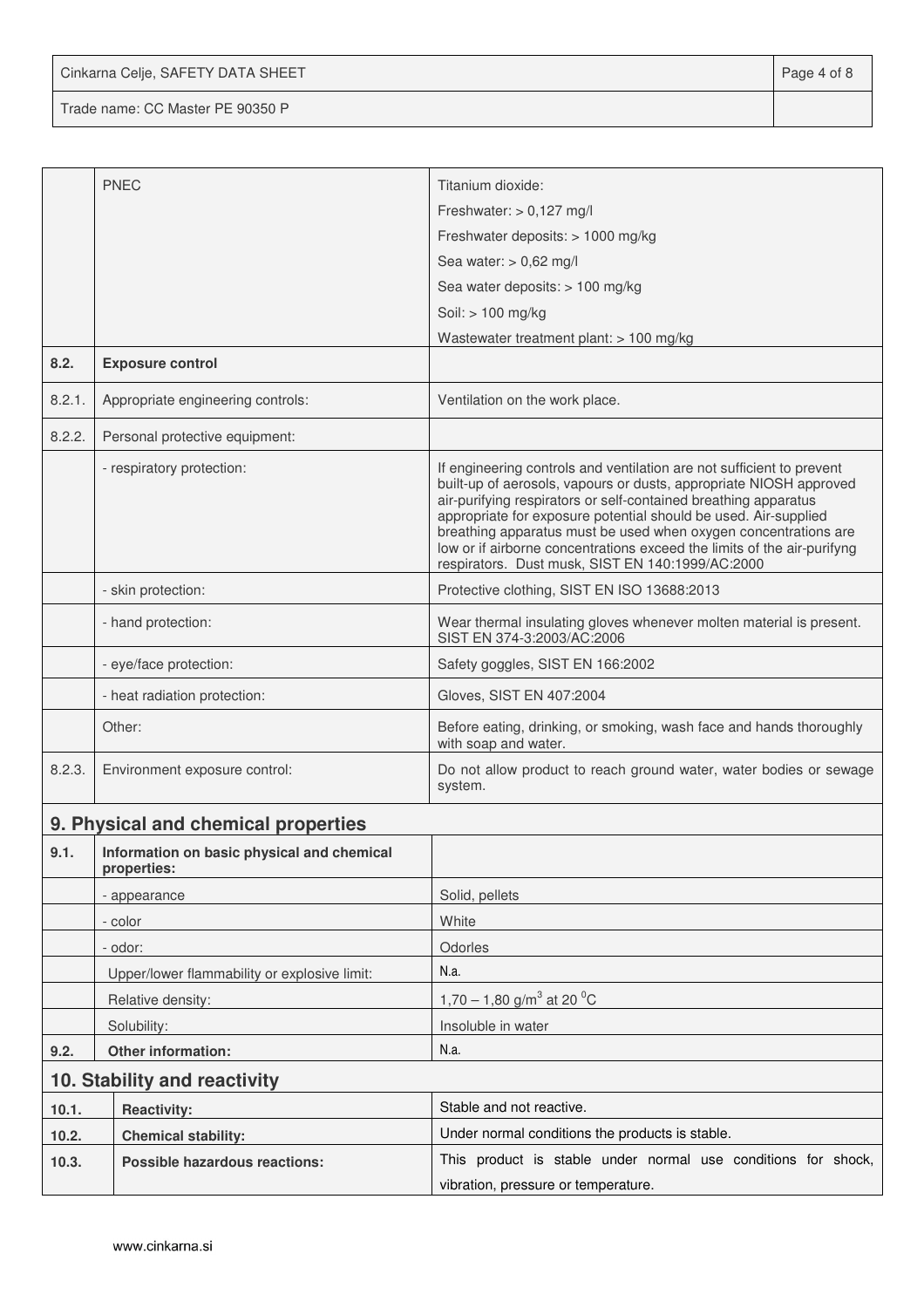Cinkarna Celje, SAFETY DATA SHEET **Page 5 of 8** 

Trade name: CC Master PE 90350 P

| 10.4. | <b>Conditions to avoid:</b>              | Avoid contact with flames or sparks. Do not heat temperatures<br>exceeding 350 °C.                                                                                                                                                                                                                                                                                                                                                                                                                                                                                                                                                                                                                                                                    |
|-------|------------------------------------------|-------------------------------------------------------------------------------------------------------------------------------------------------------------------------------------------------------------------------------------------------------------------------------------------------------------------------------------------------------------------------------------------------------------------------------------------------------------------------------------------------------------------------------------------------------------------------------------------------------------------------------------------------------------------------------------------------------------------------------------------------------|
| 10.5. | Incompatible materials:                  | Acid, alkali and oxidants.                                                                                                                                                                                                                                                                                                                                                                                                                                                                                                                                                                                                                                                                                                                            |
| 10.6. | <b>Hazardous decomposition products:</b> | Dust may from an explosive mixture with air, ignited by sparks<br>or source of ignition.                                                                                                                                                                                                                                                                                                                                                                                                                                                                                                                                                                                                                                                              |
|       | 11. Toxicological data                   |                                                                                                                                                                                                                                                                                                                                                                                                                                                                                                                                                                                                                                                                                                                                                       |
| 11.1. | Information on toxicological effects     |                                                                                                                                                                                                                                                                                                                                                                                                                                                                                                                                                                                                                                                                                                                                                       |
|       | - Acute toxicity:                        | Titanium dioxide:<br>Acute oral toxicity: LD 50/rat > 5000 mg/kg<br>Acute oral toxicity by inhalation: LD 50/4h rat > 6,82 mg/l                                                                                                                                                                                                                                                                                                                                                                                                                                                                                                                                                                                                                       |
|       | - skin corrosion/irritation:             | N.a.                                                                                                                                                                                                                                                                                                                                                                                                                                                                                                                                                                                                                                                                                                                                                  |
|       | - Serious eye damage/irritation:         | N.a.                                                                                                                                                                                                                                                                                                                                                                                                                                                                                                                                                                                                                                                                                                                                                  |
|       | - respiratory or skin sensitisation:     | May cause allergic reaction                                                                                                                                                                                                                                                                                                                                                                                                                                                                                                                                                                                                                                                                                                                           |
|       | - germ cell mutagenicity:                | N.a.                                                                                                                                                                                                                                                                                                                                                                                                                                                                                                                                                                                                                                                                                                                                                  |
|       | - Carcinogenicity:                       | In February 2006 the IARC came to the conclusion that there are not<br>enough evidence that titanium dioxide has carcinogenic effects in<br>humans. However, based on experiments in rats (inhalation), the IARC<br>notes that there is enough proof for carcinogenicity in the studied<br>animals (rats). General conclusion of the IARC is that Titanium<br>dioxide is "possibly carcinogen" to humans (class 2B).<br>This conclusion is based on the IARC rules that require the<br>identification of carcinogenicity be made by confirming the results<br>regarding the formation of tumours and performing two or more<br>independent researches in one living species in different laboratories<br>or on separate occasions by various methods. |
|       | - Toxicity for reproduction:             | It is not toxic for reproduction.                                                                                                                                                                                                                                                                                                                                                                                                                                                                                                                                                                                                                                                                                                                     |
|       | - STOT - single exposure:                | N.a.                                                                                                                                                                                                                                                                                                                                                                                                                                                                                                                                                                                                                                                                                                                                                  |
|       | - STOT - repeated exposure:              | N.a.                                                                                                                                                                                                                                                                                                                                                                                                                                                                                                                                                                                                                                                                                                                                                  |
|       | - Inhalation hazards:                    | N.a.                                                                                                                                                                                                                                                                                                                                                                                                                                                                                                                                                                                                                                                                                                                                                  |
|       | 12. Ecological information               |                                                                                                                                                                                                                                                                                                                                                                                                                                                                                                                                                                                                                                                                                                                                                       |
| 12.1. | <b>Toxicity:</b>                         | Titanium dioxide:<br>Toxicity for fish:<br>$LC_{50}$ / 96 h / Pimephales promelas (fathead minnow): $> 1000$ mg/l<br>Toxicity for aquatic organisms:<br>EC <sub>50</sub> / 72 h / Pseudokirchneriella subcapitata (green algae): 61 mg/l<br>Toxicity for aquatic invertebrates:<br>EC <sub>50</sub> / 48 h / Daphnia magna (water flea): > 1000 mg/l                                                                                                                                                                                                                                                                                                                                                                                                  |
| 12.2. | Persistence and degradability:           | The product is bio non-degradable and insoluble in water.                                                                                                                                                                                                                                                                                                                                                                                                                                                                                                                                                                                                                                                                                             |
| 12.3. | <b>Accumulation in organisms:</b>        | The product does not accumulate in organisms.                                                                                                                                                                                                                                                                                                                                                                                                                                                                                                                                                                                                                                                                                                         |
| 12.4. | <b>Mobility in soil:</b>                 | N.a.                                                                                                                                                                                                                                                                                                                                                                                                                                                                                                                                                                                                                                                                                                                                                  |
| 12.5. | PBT and vPvB assessment results:         | Unclassified substance PBT/ Unclassified substance vPvB.                                                                                                                                                                                                                                                                                                                                                                                                                                                                                                                                                                                                                                                                                              |
| 12.6. | <b>Other adversative effects:</b>        | Do not allow product to reach ground water, water bodies or sewage<br>system.                                                                                                                                                                                                                                                                                                                                                                                                                                                                                                                                                                                                                                                                         |
|       | 13. Disposal considerations              |                                                                                                                                                                                                                                                                                                                                                                                                                                                                                                                                                                                                                                                                                                                                                       |
| 13.1. | Waste treatment methods:                 | Remove in accordance with local regulations<br>Classification No. 07 02 13waste plastic                                                                                                                                                                                                                                                                                                                                                                                                                                                                                                                                                                                                                                                               |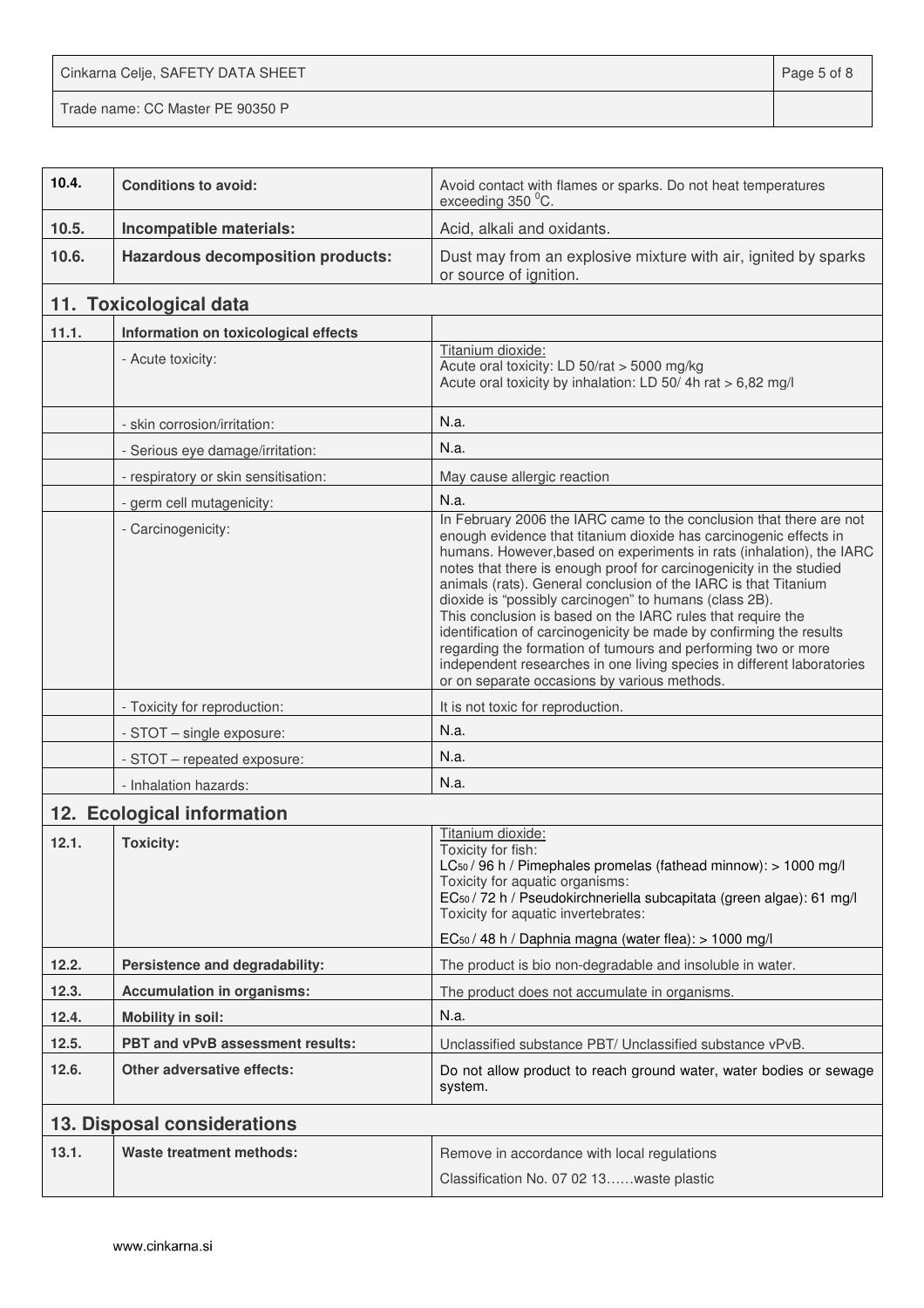Cinkarna Celje, SAFETY DATA SHEET **Page 6 of 8** and 2011 12 and 2012 12 and 2012 12 and 2012 12 and 2012 12 and 201 Trade name: CC Master PE 90350 P

|        | 14. Transport information                                                                                                                                                                                  |                                                                                                                                                                                                                                                                         |
|--------|------------------------------------------------------------------------------------------------------------------------------------------------------------------------------------------------------------|-------------------------------------------------------------------------------------------------------------------------------------------------------------------------------------------------------------------------------------------------------------------------|
|        | ADR, RID, AND, IMDG, ICAO-TI/IATA-DGR                                                                                                                                                                      |                                                                                                                                                                                                                                                                         |
| 14.1.  | UN number:                                                                                                                                                                                                 |                                                                                                                                                                                                                                                                         |
| 14.2.  | UN proper shipping (technical name if<br>required):                                                                                                                                                        |                                                                                                                                                                                                                                                                         |
| 14.3   | <b>Transport hazard class:</b>                                                                                                                                                                             |                                                                                                                                                                                                                                                                         |
| 14.4.  | Packaging group:                                                                                                                                                                                           |                                                                                                                                                                                                                                                                         |
| 14.5.  | <b>Hazard to environment:</b>                                                                                                                                                                              |                                                                                                                                                                                                                                                                         |
| 14.6.  | Special precautions for user:                                                                                                                                                                              |                                                                                                                                                                                                                                                                         |
| 14.7.  | Bulk transport by MARPOL 73/78 Annex II<br>and IBC Code:                                                                                                                                                   |                                                                                                                                                                                                                                                                         |
| 14.8.  | <b>Tunnel code:</b>                                                                                                                                                                                        |                                                                                                                                                                                                                                                                         |
| 14.9.  | <b>Classification code:</b>                                                                                                                                                                                |                                                                                                                                                                                                                                                                         |
| 14.10. | <b>Hazard label:</b>                                                                                                                                                                                       |                                                                                                                                                                                                                                                                         |
|        | 15. Regulatory information                                                                                                                                                                                 |                                                                                                                                                                                                                                                                         |
| 15.1.  | Rules and regulations regarding health,<br>safety, and environmental hazard specific to<br>the substance or mixture:                                                                                       | Law of chemicals and regulation of classification, packaging and<br>labelling of hazard material and preparation.                                                                                                                                                       |
| 15.2.  | <b>Chemical safety assessment:</b>                                                                                                                                                                         | Chemical safety assessment was not made.                                                                                                                                                                                                                                |
|        | 16. Other information                                                                                                                                                                                      |                                                                                                                                                                                                                                                                         |
|        | Amendments made in the revised edition:                                                                                                                                                                    |                                                                                                                                                                                                                                                                         |
|        | List of relevant R phrases, hazard statements,<br>safety phrases and/or precautionary statements.<br>Write out the full text of any statement which are<br>not written out in full under Sections 2 to 15: |                                                                                                                                                                                                                                                                         |
|        | Training of personnel:                                                                                                                                                                                     | In accordance with technical instruction.                                                                                                                                                                                                                               |
|        | Sources:                                                                                                                                                                                                   | The data given here are based on current knowledge and experience.<br>The purpose of this Material Safety Data Sheet is to describe the<br>product in terms of its safety requirements. The data do not signify<br>any warranty with regard to the products properties. |
|        |                                                                                                                                                                                                            | Chemicals Act (Zkem-UPB1) Official Gazette of RS No.<br>$\bullet$<br>110/2003, as amended (Official Gazette of RS, No. 16/2008 9/<br>$2011$ ).                                                                                                                          |
|        |                                                                                                                                                                                                            | Act on occupational safety and health (ZVZD-1) Official Gazette<br>$\bullet$<br>of RS, No. 43/2011.                                                                                                                                                                     |
|        |                                                                                                                                                                                                            | Rules on the protection of workers from risks related to chemical<br>$\bullet$<br>agents at work (Official Gazette of RS, No. 100/2001, as<br>amended (Official Gazette of RS, No. 39/2005, 53/2007,<br>$102/2010$ ).                                                   |
|        |                                                                                                                                                                                                            | Regulation on the classification, packaging and labeling of<br>$\bullet$<br>dangerous preparations (Official Gazette of RS No. 67/2005, as<br>amended (Official Gazette of RS, no. 137/2006, 70/2008 and<br>88/2008, 126/2008, 81/2009).                                |
|        |                                                                                                                                                                                                            | Rules on reporting (Official Gazette of RS, No. 35 / 2011), as                                                                                                                                                                                                          |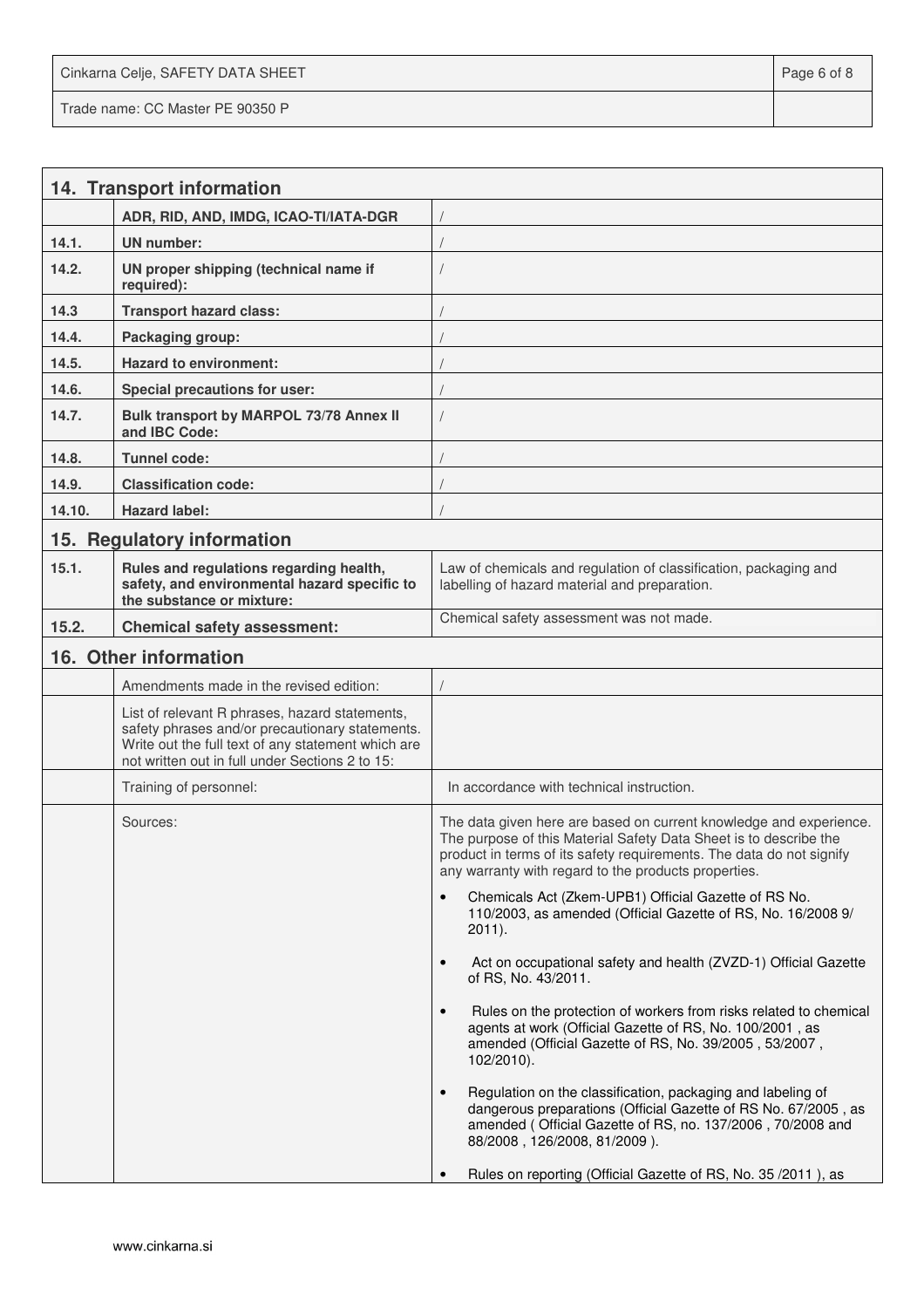| Cinkarna Celje, SAFETY DATA SHEET | Page 7 of 8 |
|-----------------------------------|-------------|
| Trade name: CC Master PE 90350 P  |             |

|  |                                              |                        | amended (Official Gazette RS, No. 49/2013).                                                                                                                                                                                                                                                                                                                                                                                                                                                                                                                                                                                                                                                                                                                                                                                                                                                          |
|--|----------------------------------------------|------------------------|------------------------------------------------------------------------------------------------------------------------------------------------------------------------------------------------------------------------------------------------------------------------------------------------------------------------------------------------------------------------------------------------------------------------------------------------------------------------------------------------------------------------------------------------------------------------------------------------------------------------------------------------------------------------------------------------------------------------------------------------------------------------------------------------------------------------------------------------------------------------------------------------------|
|  |                                              | $\bullet$              | Regulation on the management of packaging and packaging<br>waste (Official Gazette RS, no. 84/2006).                                                                                                                                                                                                                                                                                                                                                                                                                                                                                                                                                                                                                                                                                                                                                                                                 |
|  |                                              | $\bullet$<br>34/2008). | Ordinance on Waste Management (Official Gazette of RS, No.                                                                                                                                                                                                                                                                                                                                                                                                                                                                                                                                                                                                                                                                                                                                                                                                                                           |
|  |                                              | $\bullet$<br>$\bullet$ | Regulation (EC) no. 1907/2006 of the European Parliament and<br>of the Council concerning the Registration, Evaluation,<br>Authorisation and Restriction of Chemicals (REACH),<br>establishing a European Chemicals Agency, amending Directive<br>1999/45/EC and repealing Council Regulation (EEC) No. 793/93<br>and Commission Regulation (EC) no. 1488/94 and Council<br>Directive 76/769/EEC and Commission Directives 91/155/EEC,<br>93/67/EEC, 93/105/EEC and 2000/21/EC, as amended (OJ EU<br>No. 453 /2010, 348/2013).<br>Regulation (EC) no. 1272/2008 of the European Parliament and<br>of the Council on classification, labeling and packaging of<br>substances and mixtures, amending and repealing Directives<br>67/548/EEC, 1999/45 / EC and amending Regulation (EC) no.<br>1907/2006, as amended (Official Gazette of RS, No. 790/2009<br>286/2011, 618/2012, 0487/2013, 758/2013). |
|  |                                              | $\bullet$              | Publication of titles and references of harmonised standards<br>under Union harmonisation legislation (2013/C 186/01).                                                                                                                                                                                                                                                                                                                                                                                                                                                                                                                                                                                                                                                                                                                                                                               |
|  | A key or legend to abbreviation and acronyms | ADI-                   | Acceptable Daily Intake                                                                                                                                                                                                                                                                                                                                                                                                                                                                                                                                                                                                                                                                                                                                                                                                                                                                              |
|  | used in the safety data sheet:               | ADN -                  | European Agreement concerning the International                                                                                                                                                                                                                                                                                                                                                                                                                                                                                                                                                                                                                                                                                                                                                                                                                                                      |
|  |                                              |                        | Carriage of Dangerous Goods by Inland Waterways                                                                                                                                                                                                                                                                                                                                                                                                                                                                                                                                                                                                                                                                                                                                                                                                                                                      |
|  |                                              | CLP-                   | Regulation (EC) No 1272/2008 on classification,                                                                                                                                                                                                                                                                                                                                                                                                                                                                                                                                                                                                                                                                                                                                                                                                                                                      |
|  |                                              |                        | packaging and labelling of substances and mixtures                                                                                                                                                                                                                                                                                                                                                                                                                                                                                                                                                                                                                                                                                                                                                                                                                                                   |
|  |                                              | PNEC -                 | <b>Predicted No Effect Concentration</b>                                                                                                                                                                                                                                                                                                                                                                                                                                                                                                                                                                                                                                                                                                                                                                                                                                                             |
|  |                                              | DNEL -                 | Derived No Effect Level                                                                                                                                                                                                                                                                                                                                                                                                                                                                                                                                                                                                                                                                                                                                                                                                                                                                              |
|  |                                              | STOT-                  | Specific target organ toxicity                                                                                                                                                                                                                                                                                                                                                                                                                                                                                                                                                                                                                                                                                                                                                                                                                                                                       |
|  |                                              | ADR-                   | European Agreement concerning the International                                                                                                                                                                                                                                                                                                                                                                                                                                                                                                                                                                                                                                                                                                                                                                                                                                                      |
|  |                                              |                        | Carriage of Dangerous Goods by Road                                                                                                                                                                                                                                                                                                                                                                                                                                                                                                                                                                                                                                                                                                                                                                                                                                                                  |
|  |                                              | CAS -                  | <b>Chemical Abstract Services</b>                                                                                                                                                                                                                                                                                                                                                                                                                                                                                                                                                                                                                                                                                                                                                                                                                                                                    |
|  |                                              | EINECS -               | European Inventory of Existing Commercial Chemical                                                                                                                                                                                                                                                                                                                                                                                                                                                                                                                                                                                                                                                                                                                                                                                                                                                   |
|  |                                              | GHS-                   | Substances<br>Globally Harmonised System of Classification and<br>Labelling of Chemicals                                                                                                                                                                                                                                                                                                                                                                                                                                                                                                                                                                                                                                                                                                                                                                                                             |
|  |                                              | REACH-                 | Registration, Evaluation, Authorisation and Restriction of                                                                                                                                                                                                                                                                                                                                                                                                                                                                                                                                                                                                                                                                                                                                                                                                                                           |
|  |                                              |                        | Chemicals                                                                                                                                                                                                                                                                                                                                                                                                                                                                                                                                                                                                                                                                                                                                                                                                                                                                                            |
|  |                                              | ICAO-TI -              | International Civil Aviation Organisation - Technical                                                                                                                                                                                                                                                                                                                                                                                                                                                                                                                                                                                                                                                                                                                                                                                                                                                |
|  |                                              |                        | Instructions                                                                                                                                                                                                                                                                                                                                                                                                                                                                                                                                                                                                                                                                                                                                                                                                                                                                                         |
|  |                                              | IMDG -                 | Code International Maritime Dangerous Goods Code                                                                                                                                                                                                                                                                                                                                                                                                                                                                                                                                                                                                                                                                                                                                                                                                                                                     |
|  |                                              | IATA -                 | International Air Transport Association                                                                                                                                                                                                                                                                                                                                                                                                                                                                                                                                                                                                                                                                                                                                                                                                                                                              |
|  |                                              | ISO-                   | International Organization For Standardization                                                                                                                                                                                                                                                                                                                                                                                                                                                                                                                                                                                                                                                                                                                                                                                                                                                       |
|  |                                              | AOEL -                 | Acceptable Operator Exposure Level                                                                                                                                                                                                                                                                                                                                                                                                                                                                                                                                                                                                                                                                                                                                                                                                                                                                   |
|  |                                              |                        | NOAEL No - Observed Adverse Effect Level                                                                                                                                                                                                                                                                                                                                                                                                                                                                                                                                                                                                                                                                                                                                                                                                                                                             |